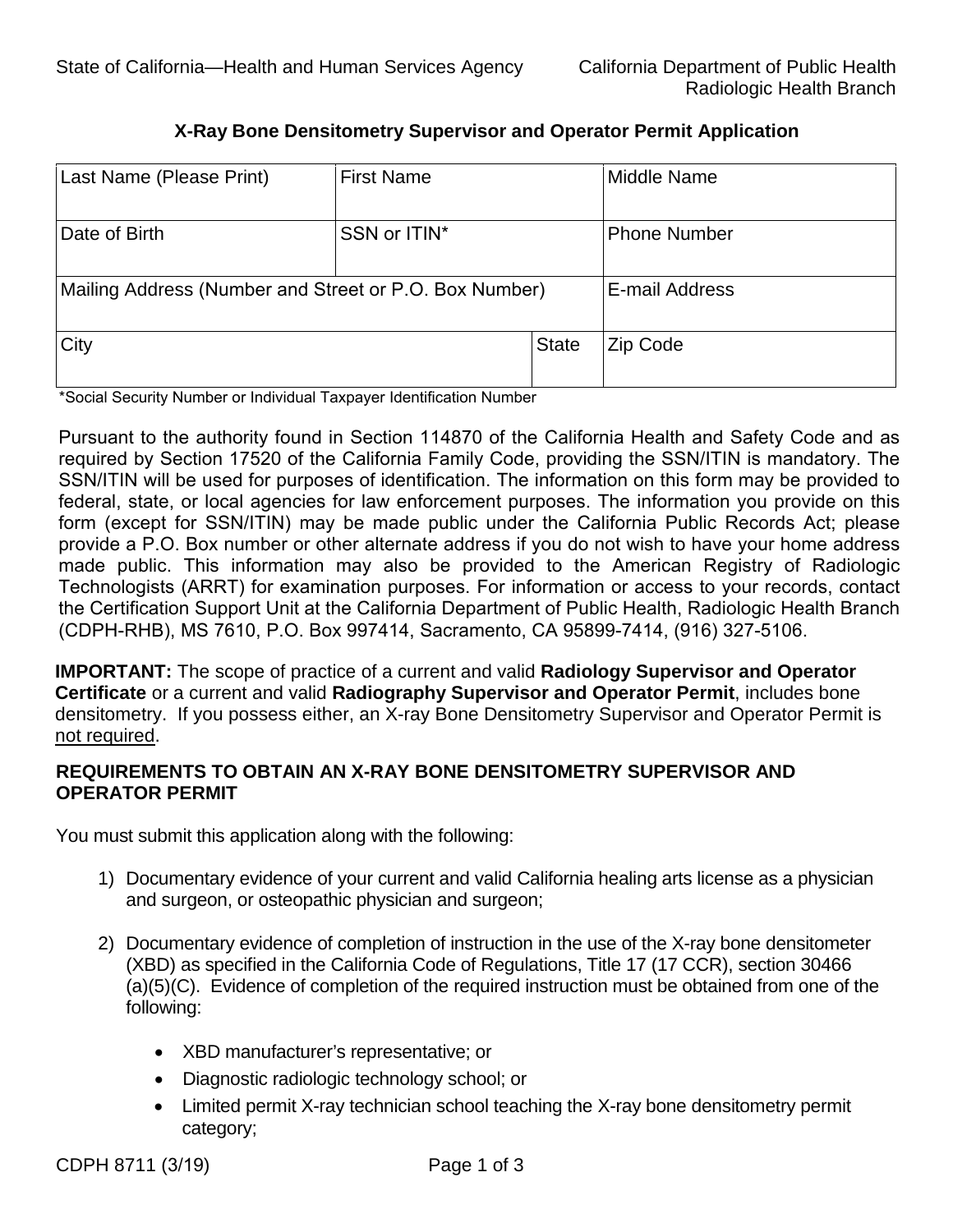| Last Name (Please Print) | <b>First Name</b> | Middle Name |
|--------------------------|-------------------|-------------|
|                          |                   |             |

- 3) A copy of the curriculum covered by the manufacturer's representative or approved school, as specified in 17 CCR, section 30466 (a)(5)(C);
- 4) Provide the manufacturer's make and model number of the XBD for which training was received:

Make Model

**Note: An examination is not required to obtain an X-ray Bone Densitometry Supervisor and Operator Permit.** 

**Please note that this permit shall be limited to the use of the above specified XBD or any other XBD for which the physician and surgeon has completed training and all of the following are applicable:** 

- **1) The XBD does not require user intervention for calibration.**
- **2) The XBD does not provide an image for diagnosis.**
- **3) The XBD is used only to estimate bone density of the heel, wrist or finger of the patient.**

 *If a different XBD is used in the future, it must meet the above mentioned three criteria. Upon request, evidence of training pursuant to 17 CCR, section 30466 (a)(5)(C) shall be provided by the physician and surgeon for any XBD used or supervised by the physician and surgeon.* 

Please mail this application and all supporting documents to:

**USPS First-Class Mail: California Department of Public Health Radiologic Health Branch, MS 7610 Certification Analyst P.O. Box 997414 Sacramento, CA 95899-7414,** *or* 

**Express Mail:** 

**California Department of Public Health Radiologic Health Branch, MS 7610 Certification Analyst 1500 Capitol Ave., Suite 520, Bldg. 172 Sacramento, CA 95814-5006** 

## **NOTIFICATION OF APPLICATION STATUS**

 Health Branch (CDPH-RHB) will mail you a notification letter. The notification letter will inform you of Within 30 calendar days of receipt of your application, California Department of Public Health, Radiologic one of the following:

- That your application is complete; or
- That your application is not acceptable for filing and next steps.